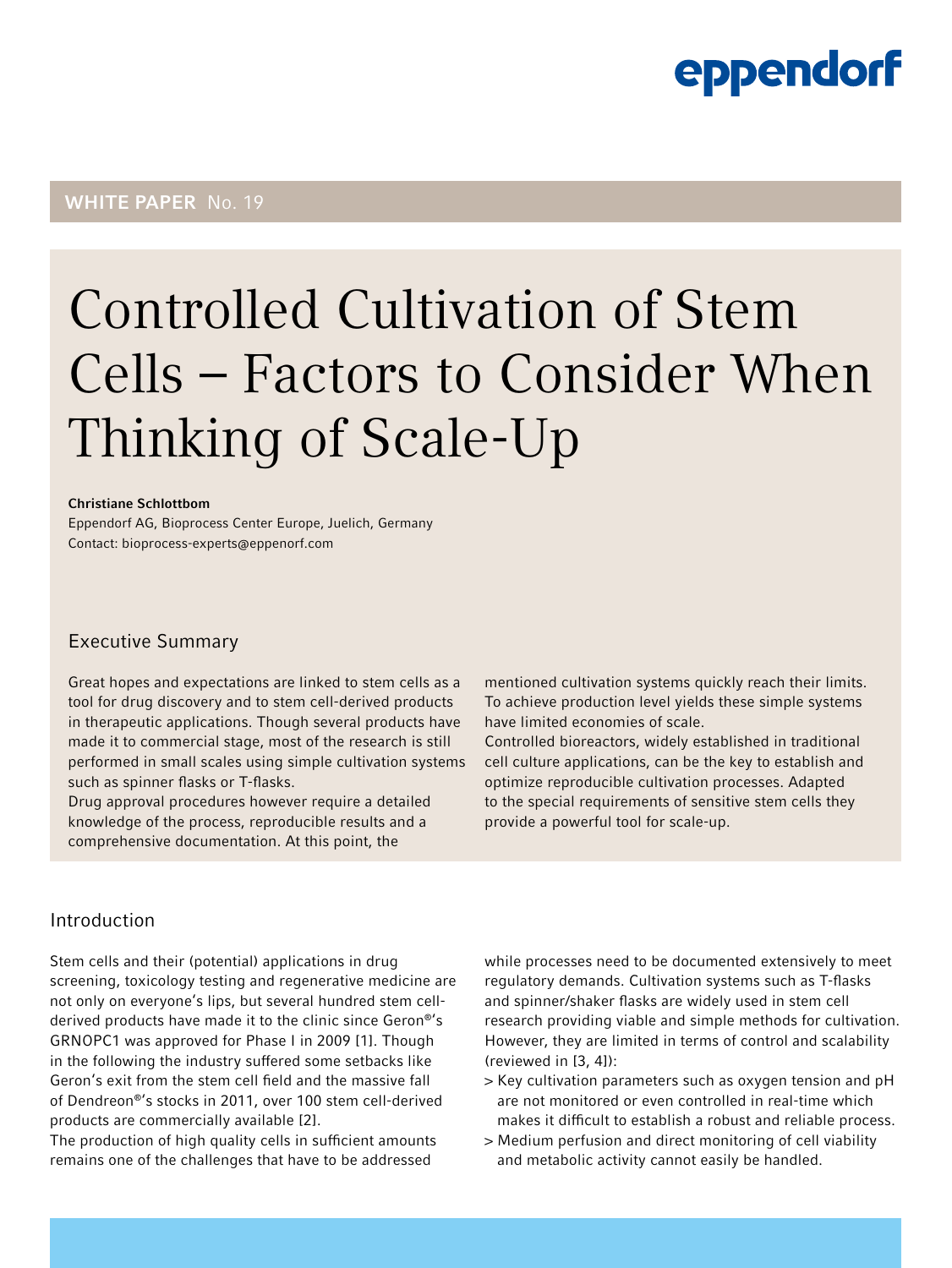- > T-flasks and spinner flasks require a lot of space when larger volumes are needed. They offer few economies of scale therefore being difficult and expensive to scale up.
- > Documentation and analysis is labor-intensive and timeconsuming with limited potential for automation. Thus, regulatory procedures, quality assurance and quality control need to be simplified.

#### Scalable bioreactor design and minimum working volumes

At research and process optimization stage, small working volumes help saving valuable cell material and resources. Since stem cell research is associated with great expectations for future applications in diagnostics and therapeutics, cultivations at the same time need to be reproducible and scalable in order to gain sufficient yields of cell material for further applications [5].

Stirred-tank bioreactors of all sizes have been used in cell culture for many years. Compared to uncontrolled systems such as shake flasks they provide extensive options for monitoring and control of key cultivation parameters in realtime. Besides the vessel design itself (aspect ratio), stirring, feeding, monitoring and sampling mechanisms and control

factors need to be constructed in a way that directy supports scale-up. In that way, these bioreactors help to establish optimum growth conditions that can be reproduced and transferred to larger working volumes. Industry standard design of bioreactors used in research and early process development facilitates scale-up and ensures consistency throughout development phases.

### Smooth agitation minimizing shear forces

In dynamic cell culture mixing is essential for achieving and maintaining a controlled environment. Apart from the impact on differentiation, the resulting shear stress might harm sensitive stem cells. In consequence, agitation should be high enough to keep cell aggregates or microcarriers in homogenous suspension, but has to be lower than the critical level damaging cells or aggregates. The chosen bioreactor system should therefore be able to provide low stirring speeds. Mixing studies can help evaluating the optimum agitation set-up when establishing a process [6, 7]. Besides the stirring speed, impeller design has a major influence on mixing and cell aggregate formation. In studies both designs, pitched blade impellers (widely used in traditional cell culture applications) as well as adapted



Figure 1: Impact of impeller design and stirring speed on mixing capabilities (left) and cell aggregate formation (right) in stirred suspensions using flat-bottom glass vessels (Ø 70 mm).

a Stained microcarriers were stirred in 100 mL buffer for 10 min at different speeds. b Aggregate sizes of human induced pluripotent stem cells using three different pitched blade impellers were measured at day 2, 4, 6, and 7 of the culture in 2 – 3 independent runs each. [7]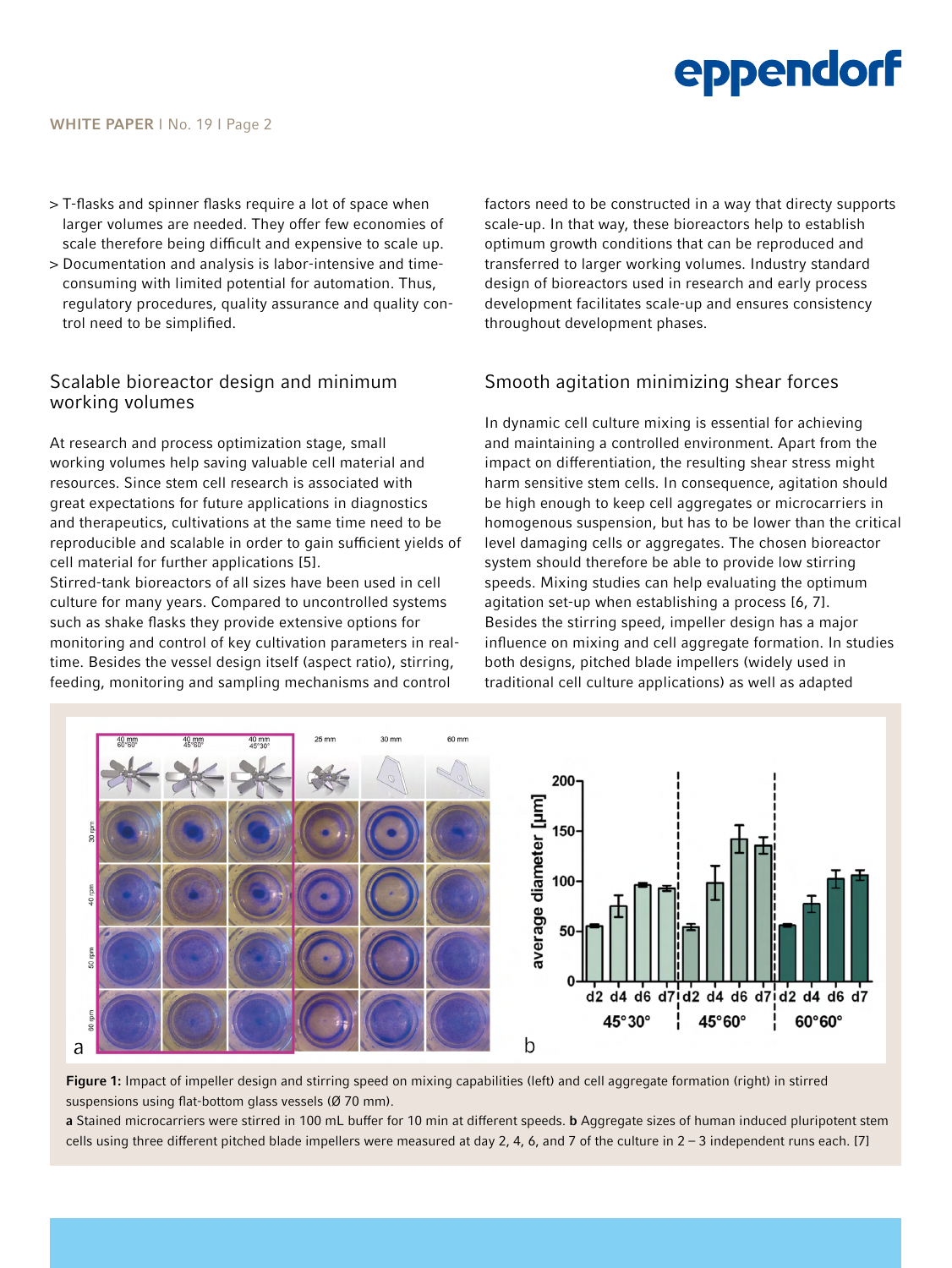paddle-type agitators, have been proven effective even at low speeds (fig. 1) [7]. However, when setting up a new process individual agitation conditions need to be tested and evaluated to achieve optimum cell growth.

### Tight control of oxygen tension

Depending on the tissue type that the stem cells originate from, hypoxic conditions will be favored over the atmospheric ("normoxic") oxygen concentration of 21 % [reviewed in 10]. For example in bone marrow oxygen concentration is below 4 % p $\mathrm{O}_{2^{\prime}}$  equating to approximately 19 % dissolved oxygen (DO). The impact of oxygen on growth and differentiation has been investigated for various types of stem cells such as induced pluripotent [8] and embryonic stem cells (ESCs) [9]. Studies report that both proliferation and differentiation of investigated cells strongly depended on the oxygen tension during cultivation. For example, the formation of blood or endothelial cells from mouse ESCs was shown to be opposed depending on the oxygen concentration: Whereas a hypoxic environment stimulated differentiation towards hematopoietic progenitor cells, the path towards endothelial cell development was suppressed at low oxygen tensions (fig. 2). Stable growth conditions during experiments are hence prerequisite for optimizing cultivation, for example to achieve higher cell growth and suppress differentiation. Mimicking the physiological  ${\mathsf O}_2$  level, advanced stirredtank bioreactor systems can help on the way to a better understanding of the cellular metabolism. They enable researchers to establish an environment with steadily controlled oxygen tension even at hypoxic levels. Measuring the current DO concentration in the medium automated feedback control loops can be used to ensure a predefined oxygen environment within the culture. Cascaded gassing strategies, for example by first enriching from air to pure oxygen and then shifting to a slight gas flow adjustment, can be defined by the user to meet individual needs of the culture.

#### Precise pH control

The activity of cell metabolism-controlling enzymes is strongly pH-dependent, and thus the resulting growth and differentiation of stem cells is affected as well: Suboptimal pH conditions will lead to inhibition or altered differentiation. In contrast to the simple addition of buffers and a predefined



Figure 2: Differentiation pathways of mouse embryonic stem cells depending on oxygen tension (1, 2, 4, 8 and 20 %). Cells were cultivated in stirred-tank bioreactors (DASGIP® Parallel Bioreactor System) forming embryoid bodies, and harvested and analyzed after 7 days.

i Formation of hematopoietic progenitor cells was determined via their morphology in an ME-CFC (myleloid-erythroid colony forming cell) assay. ii Endothelial cell development was detected by staining with platelet-endothelial cell adhesion molecule-1 (PECAM). [9]

 $CO_2$  surrounding, resulting in pH shifts and inhomogeneities during cultivation, stirred-tank bioreactor systems allow accurate control of pH levels. pH values are measured using industry standard pH sensors and precisely regulated by adjusting CO $_{\rm 2}$  gassing or addition of acid and base.

#### External analyzer integration

The integration of sampling and analytical laboratory devices is suitable for automation of processes and opens up further possibilities to closely monitor the cultivation.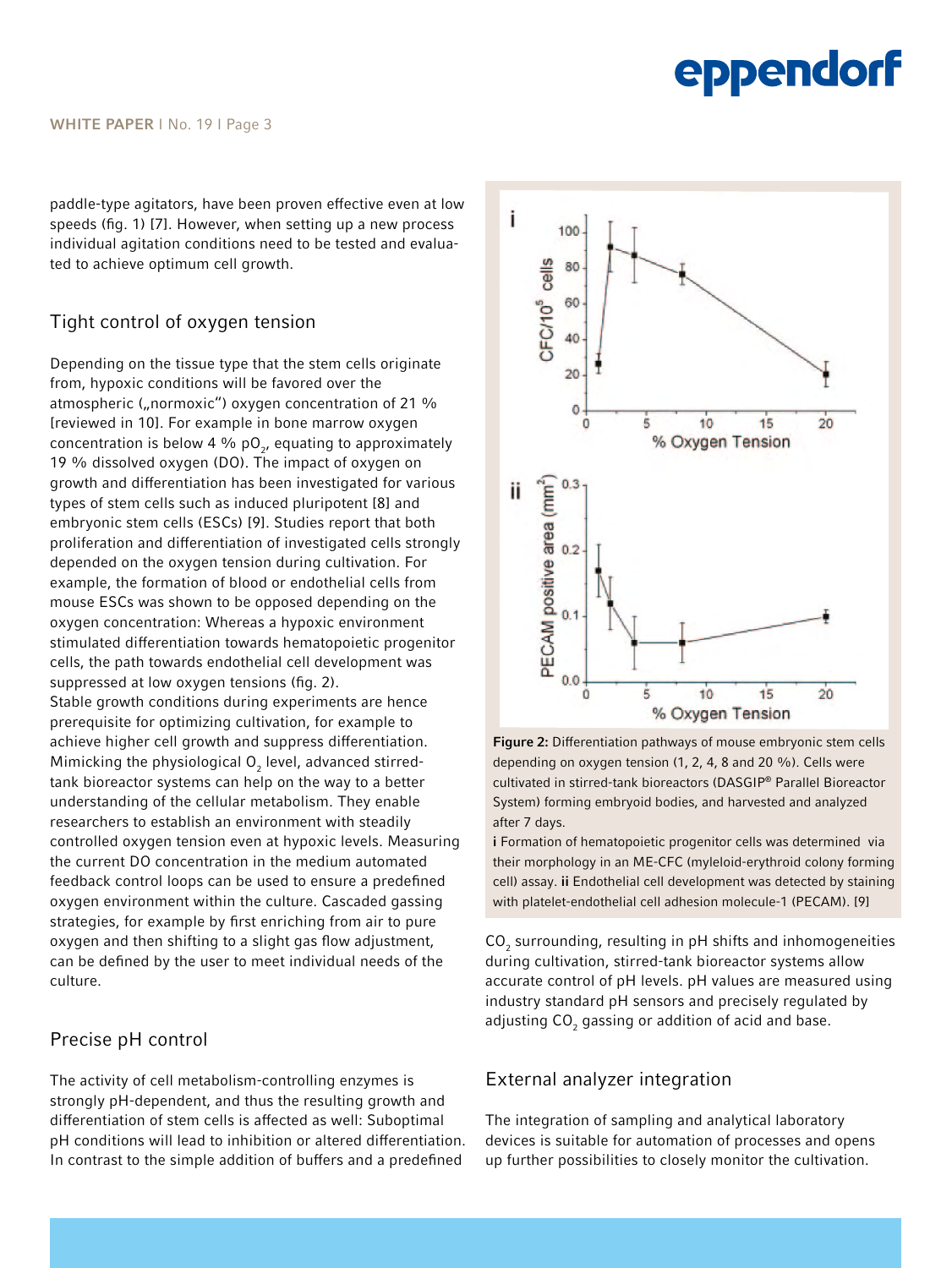

Online monitoring of cell viability and metabolism is enabled with a bidirectional communication between the devices via standard protocols (OPC) allowing for sampling on demand or other process-triggered feedback control loops. For example, nutrient analyzers such as the Cedex® Bio (Roche Diagnostics®, Mannheim, Germany) can be integrated via OPC. This permits online monitoring and direct conclusions on the cell growth. Automated feedback loops can be set up. Seamlessly integrating external devices with the bioreactor system thereby supports researchers and process engineers in the stem cells field to establish integrated processes and automation.

#### Extensive documentation and data analysis

A successful regulatory strategy requires comprehensive documentation early in development of new products. Advanced bioreactor systems should include state-of-theart control software and information management, enabling all process data to be stored in a central database. This should not be limited to the extensive online data generated throughout the process, but also apply to offline data from post-expansion quality control where stem cell marker assays and differentiation assays (e.g. immunoassays, PCRbased methods) are conducted to evaluate the quality of the stem cell population [11]. Integrated recipe management, standard operating procedures (SOP) and managed access ensure a high level of safety and will minimize error sources. When it comes to data analysis easy-to-use queries, realtime retrieval of key process information and batch-to-batch comparison of data and trends ease process engineers' daily work while leading to a solid process understanding.

#### Single-use technology

Facilitating qualification and validation single-use systems call more and more attention in pharmaceutical cell culture. They are usually easy to use, reduce the risk of crosscontaminations and result in labor and capital investment savings as well as reduced turn-around times. Rigid-wall single-use solutions mimicking traditional stirred-tank designs comprise the advantages of glass and stainless steel vessels with regards to reproducibility and scale-up. Studies have proven these bioreactors to be suitable for scalable expansion of stem cells being cultivated on microcarriers or as cell-only aggregates [12, 6]. Clinical doses were achieved in a single run using a benchtop scale single-use bioreactor. Monolayer virgin plastics produced without the use of softeners simplify material validation and eliminate concerns regarding leachables and extractables. Premium suppliers use USP class VI-certified materials.

#### Summary

Controlled bioreactor systems have the potential to streamline stem cell research and process development by establishing processes including real-time monitoring of key cultivation parameters, feedback control and automation. Comprehensive documentation, advanced software tools and statistical methods pave the way to an integrated process development taking regulatory and quality aspects into account even in early stages. Scalable bioreactor design helps gaining reproducible results and sufficient cell numbers for a clinical approach while single-use technologies reduce labor time and simplify validation.

#### References

[1] Geron Corporation. Geron Receives FDA Clearance to Begin World's First Human Clinical Trial of Embryonic Stem Cell-Based Therapy. Press release; January 23, 2009; [http://ir.geron.com/phoenix.zhtml?c=67323&p=irol](http://ir.geron.com/phoenix.zhtml?c=67323&p=irol-newsArticle&ID=1636192&highlight)[newsArticle&ID=1636192&highlight](http://ir.geron.com/phoenix.zhtml?c=67323&p=irol-newsArticle&ID=1636192&highlight)

[2] univerCELLmarket Ltd. <https://www.univercellmarket.com>/

[3] Polak JM, Mantalaris S. Stem Cells Bioprocessing: An Important Milestone to Move Regenerative Medicine Research Into the Clinical Arena. *Pediatr Res* 2008; 63:5, 461-466

[4] Zweigerdt R. Large Scale Production of Stem Cells and Their Derivatives. In: Engineering of Stem Cells. Advances in Biochemical Engineering / Biotechnology 2009; 114: 201-235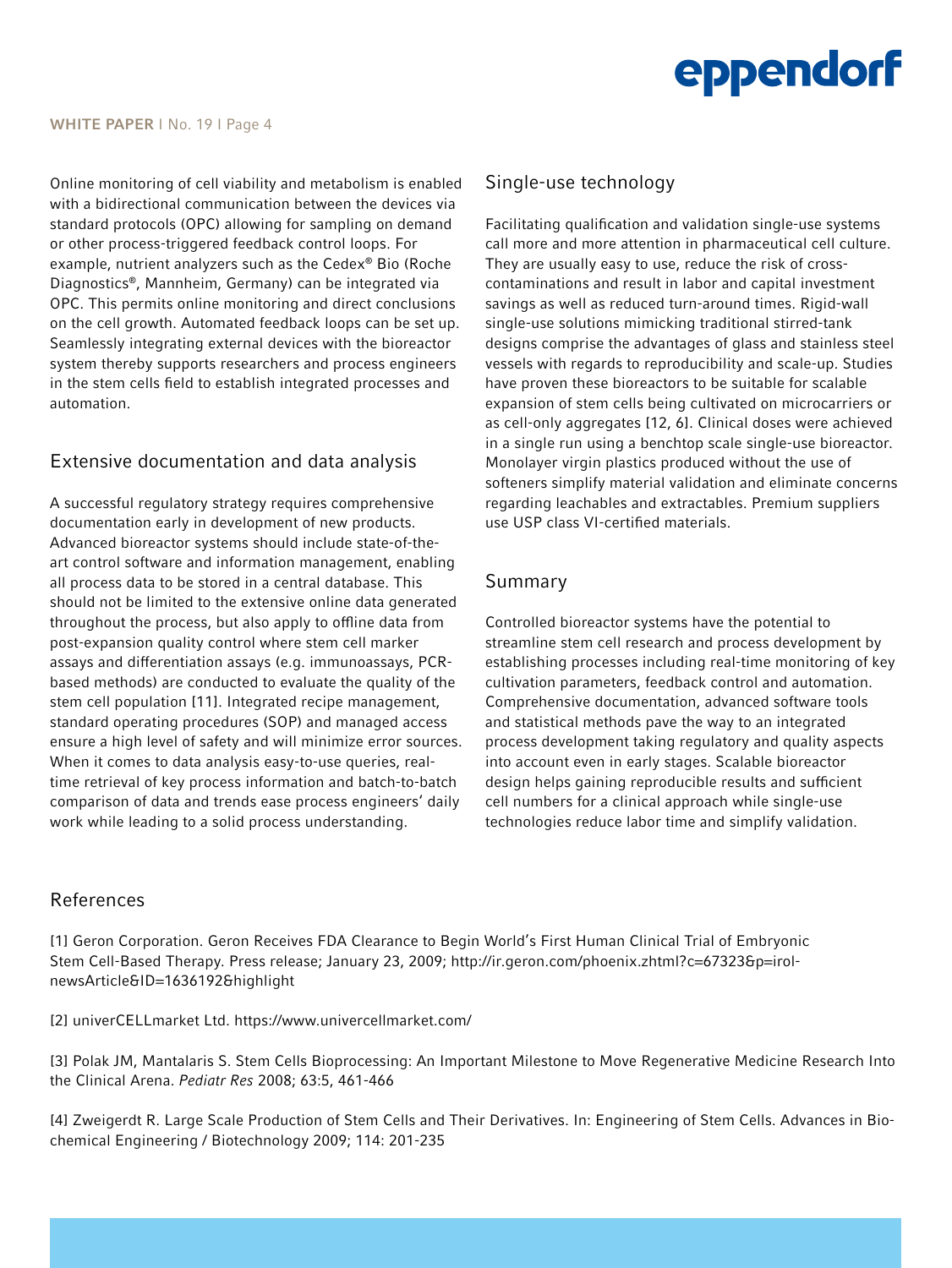#### WHITE PAPER | No. 19 | Page 5

[5] Zweigerdt R, Olmer R, Singh H, Haverich A, Martin U. Scalable expansion of human pluripotent stem cells in suspension culture. *Nat Protoc* 2011; 6: 689-700

[6] Siddiquee K, Sha M. Clinical-scale production of human mesenchymal stem cells using Eppendorf BioBLU 5c single-use bioreactor. Poster presented at IBC's 11<sup>th</sup> Annual Single-Use Applications for Biopharmaceutical Manufacturing 2014

[7] Olmer R, Lange A, Selzer S, Kasper C, Haverich A, Martin U, Zweigerdt R. Suspension culture of human pluripotent stem cells in controlled, stirred bioreactors. *Tissue Eng Pt C-Meth* 2012; 18: 772-784

[8] Serra M, Correia C, Sousa M, Teixeira A, Brito C, Burkert K, Fatima A, Carrondo MJT, Hescheler J, Saric T, Alves PM. Bioengineering approaches for the development of robust processes for the production and purification of iPSC-derived cardiomyocytes. Poster presented at Stem Cells & Bioprocessing Europe 2012

[9] Purpura KA, George SHL, Dang SM, Choi K, Nagy A, Zandstra PW. Soluble Flt-1 Regulates Flk-1 Activation to Control Hematopoietic and Endothelial Development in an Oxygen-Responsive Manner. *Stem Cells* 2008; 26: 2832-2842

[10] Ivanovic Z. Hypoxia or In Situ Normoxia: The Stem Cell Paradigm. *J Cell Physiol* 2009; 219: 271-275

[11] Siddiquee K, Sha M. Microcarrier-Based Expansion of Adipose-Derived Mesenchymal Stem Cells in Shake Flasks. *Bioprocess J* 2014; 12(4): 32-38

[12] Olmer R, Kropp C, Huether-Franken C, Zweigerdt R. Scalable Expansion of Human Pluripotent Stem Cells in Eppendorf BioBLU 0.3 Single-Use Bioreactors. Eppendorf Application Note 292; <www.eppendorf.com>

| Ordering information                                                                          |            |
|-----------------------------------------------------------------------------------------------|------------|
| Description                                                                                   | Order no.  |
| Mini Bioreactor System DASbox® for Cell Culture Applications, Single-use, max. 5 sL/h gassing |            |
| 4-fold system for single-use vessels                                                          | 76DX04CCSU |
| 8-fold system for single-use vessels                                                          | 76DX08CCSU |
| New Brunswick™ CelliGen® BLU                                                                  | Call       |

\* DASGIP® Parallel Bioreactor Systems are configured to meet individual customer requirements. The systems shown are example configurations. Please contact us for more information.

| Ordering information           |                 |          |            |
|--------------------------------|-----------------|----------|------------|
| Description                    | Working volume  | Ouantitv | Order no.  |
| BioBLU® 0.3c Single-Use Vessel | $65 - 250$ mL   | 4-pack   | 78903501   |
| BioBLU® 5c Single-Use Vessel   | 1.25 L - 3.75 L | 4-pack   | M1363-0125 |
|                                |                 |          |            |

| <b>Ordering information</b>                                                                                               |           |
|---------------------------------------------------------------------------------------------------------------------------|-----------|
| <b>Description</b>                                                                                                        | Order no. |
| <b>DASware®</b> analyze, OPC client professional incl. 1x tunneller lic. (OPC DA e.g. for ext. analyzer with autosampler) |           |
| for 4 yessels                                                                                                             | 76DWANA4P |
| for 8 vessels                                                                                                             | 76DWANA8P |